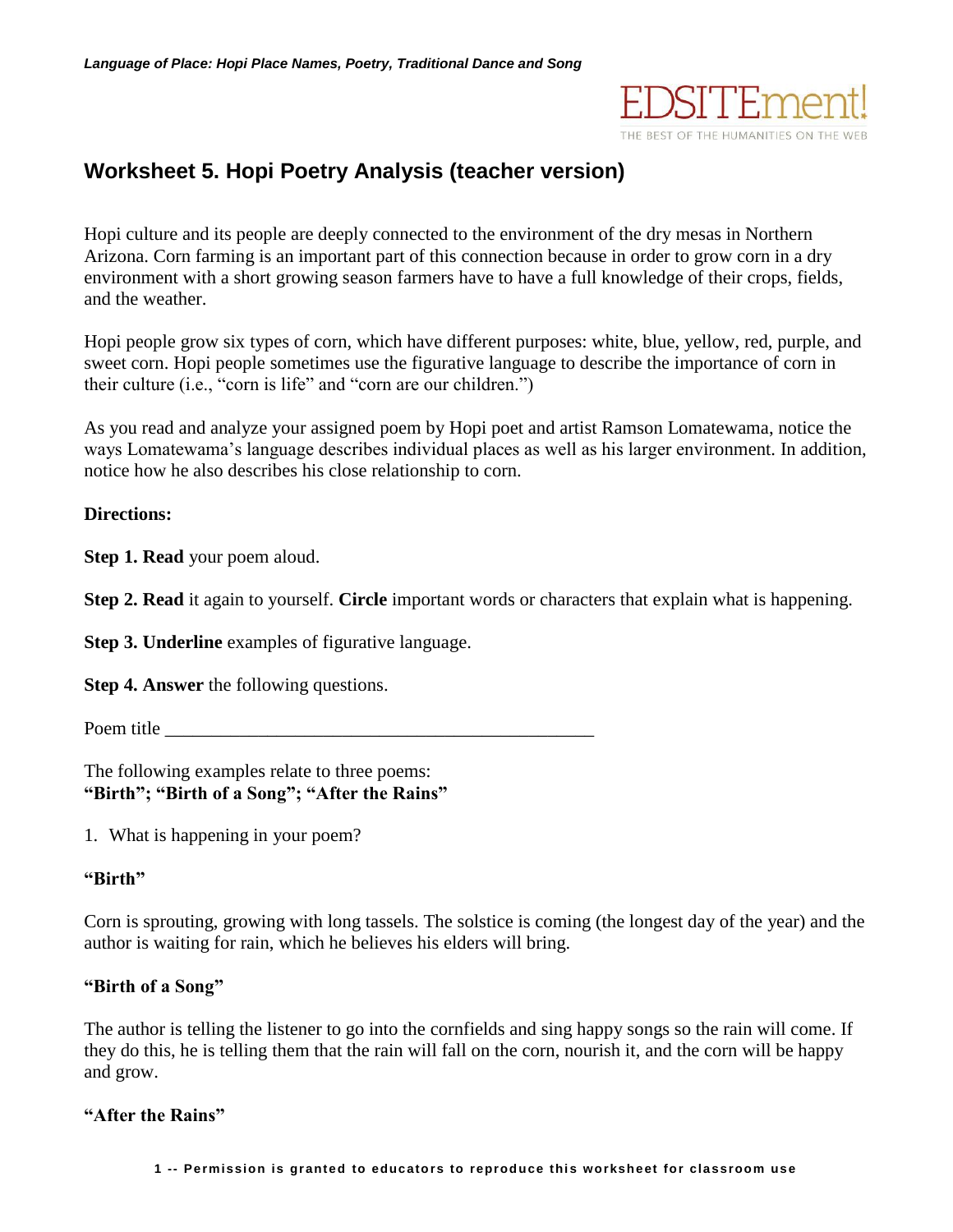#### *Language of Place: Hopi Place Names, Poetry, Traditional Dance and Song*

The author has been working hard in the fields ("my hoe is caked") and it is the end of the day ("reflect the red of the setting sun"). Rain has fallen and clouds are moving away to the east. As the author walks away on the road, he sees a rainbow that seems to follow him home. He notices its beauty and speaks to the rainbow with silence.

2. List examples of figurative language from your text and explain their meanings.

## **"Birth"**

"Young corn...showered by rays" *Lots of sun is shining on the corn*.

"They grow in happiness" *The corn is healthy and the author thinks it must be happy.*

"Silky tassels grow long, like my hair, in search of new beginnings." *The corn silk is growing, making new life.*

"Tomorrow, itaha taawa travels the longest day." *Tomorrow the sun stays in the sky for a long time; it is the solstice.*

# **"Birth of a Song"**

"dawn has ascended" *Morning has come; it is light outside*

"with happy hearts you will sing" *Lomatewama is telling the listener that they should sing with positive energy and spirit, with a happy outlook.*

"the young corn with happy hearts" *Lomatewama is telling the listener that as they sing to bring the rain, the corn will be nourished and also grow with positive energy, healthy and happy.* 

# **"After the Rains"**

"the rainbow dressed in beauty walks with me" *The rainbow is beautiful and seems to move with the author, accompanying him as he walks on the road.*

"silence will speak for us"

*The author notices the company of the rainbow that seems to be walking with him and believes that the silence between the author and the rainbow is a kind of conversation.*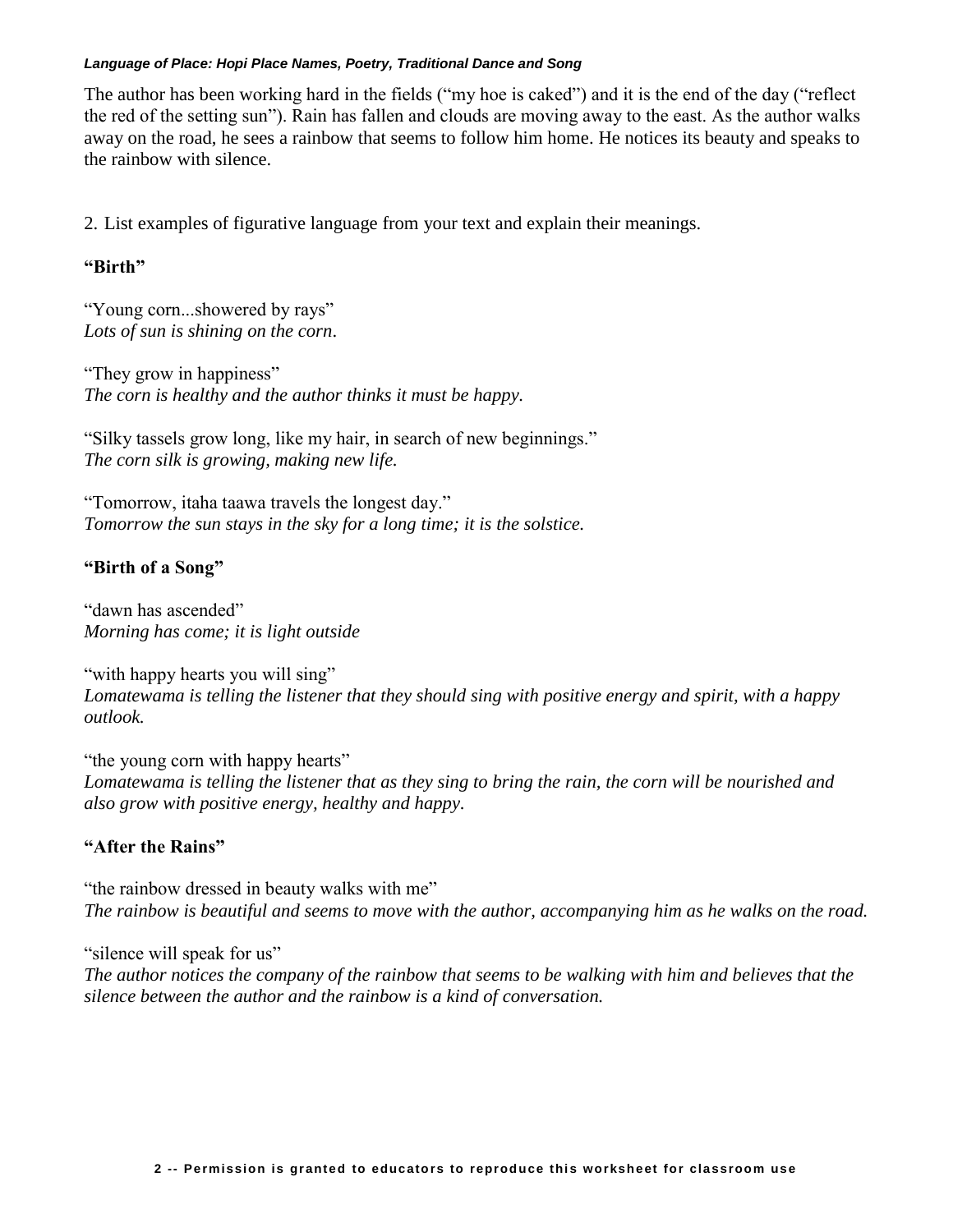3. How does this poem describe the place Lomatewama lives in?

#### **"Birth"**

It is sunny there in the cornfield. It is warm, the corn is happy. It is dry; the people pray for and wait for rain. Lomatewama feels connected to the land and sky because he calls the sun "his uncle," demonstrating intimacy and familiarity.

#### **"Birth of a Song"**

It is beautiful there, especially in the morning. The corn is in rows and clouds will come from all directions and rain on the cornfields. People sing to their corn and sing to their rain out in the fields.

#### **"After the Rains"**

There are red sandstone cliffs that seem to glow when the sun sets. The mud in the fields must be sort of clay like because it cakes on the author's hoe. There are dark clouds moving across the sky, which also has a beautiful rainbow. The roads are dusty and not paved. It is beautiful.

4. How does this poem describe corn or Lomatewama's relationship to corn?

#### **"Birth"**

Lomatewama is paying careful attention to how the corn is growing, changing, and coming out of the ground. Lomatewama is also paying close attention to the weather; he is waiting for the solstice and praying for rain to come to his corn.

## **"Birth of a Song"**

Lomatewama believes that the listener should go into the fields happy and positive and sing happy songs to the corn and to the clouds. Lomatewama believes that the songs will bring the rain, which will bring happiness to the corn. He believes that the people share their happiness with the clouds and the corn. Corn farming in other cultures might not include walking among the cornfields, singing with happiness to the sky and corn, but in Lomatewama's Hopi culture it does. This shows a more intimate connection with the sky and corn, where one's spirit and happiness can be transmitted through song to the plants.

#### **"After the Rains"**

Corn is not mentioned explicitly in this poem, but Lomatewama mentions he is somewhere working with a hoe, most likely a field. Because the hoe is caked, he must have been working hard and long in the field. A hoe would also be used to either prep fields for planting or to weed, so whatever plant maybe corn— he is caring for, he is working hard to make sure it grows well. If it is a corn field, or any sort of growing field, it is beautiful, quiet, and a place that Lomatewama spends time working in and caring for.